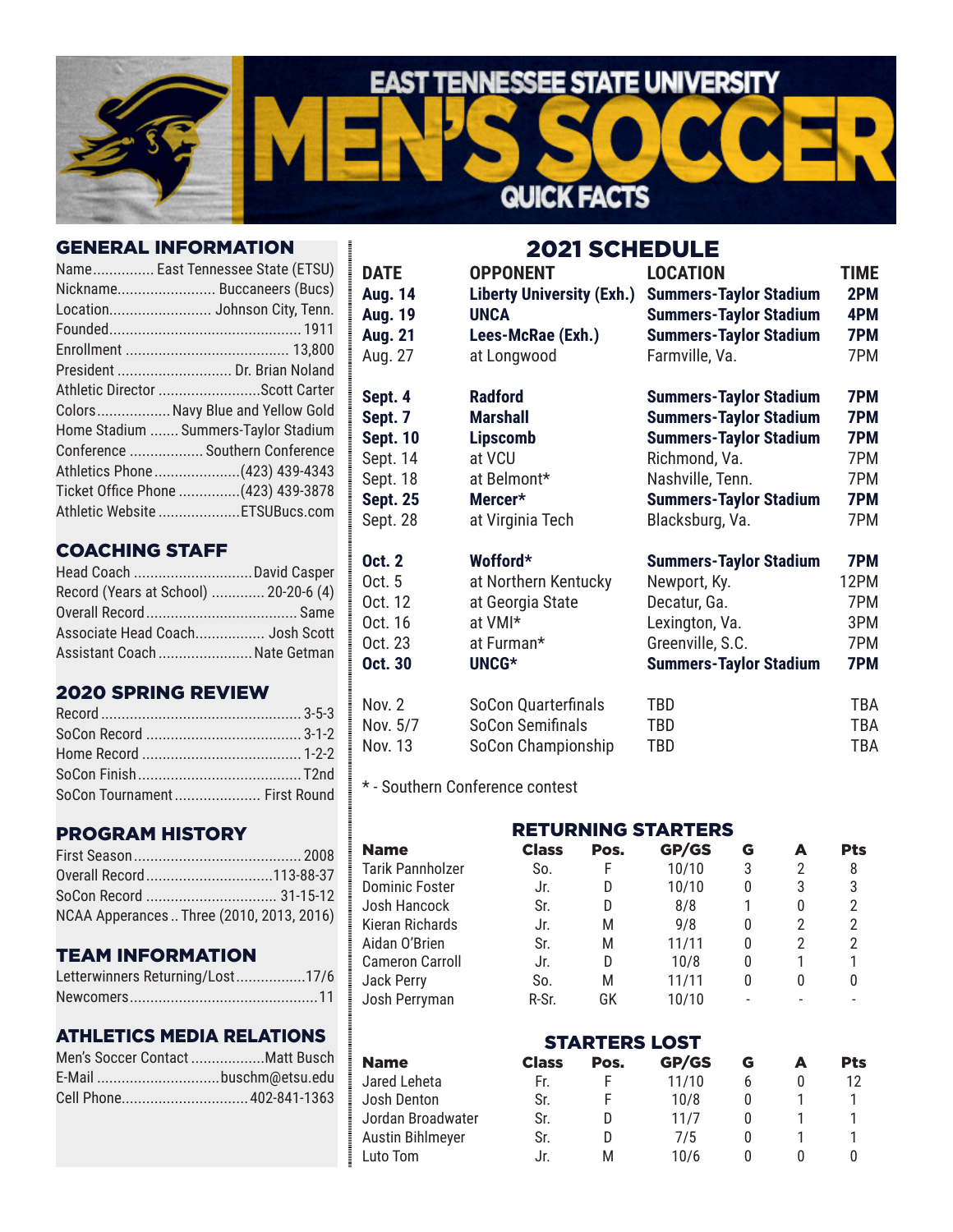# **2021 QUICK FACT**

# NUMERICAL ROSTER

| NO. | <b>NAME</b>             | POS. | HT       | CL.   | <b>HOMETOWN (PREVIOUS SCHOOL)</b>                             |
|-----|-------------------------|------|----------|-------|---------------------------------------------------------------|
| 1   | Josh Perryman           | GK   | $6 - 2$  | R-Sr. | Sheffield, England (Forge Valley High School)                 |
| 2   | Henrik Günther          | D    | $6-0$    | Jr.   | Guetersloh, Germany (Limestone University)                    |
| 3   | <b>Dominic Foster</b>   | D    | $5 - 11$ | Jr.   | London, England (JL Mann HS)                                  |
| 4   | Ryan Suckling           | D    | $6 - 1$  | Fr.   | Surrey, England (Gardner-Webb University)                     |
| 5   | Josh Hancock            | D    | $6 - 3$  | Sr.   | Torbay, England (Marquette University)                        |
| 6   | Aidan O'Brien           | M    | $5 - 10$ | Sr.   | Asheville, N.C. (La Salle University)                         |
| 7   | <b>Gabriel Ramos</b>    | M    | $5-6$    | So.   | Sao Paulo, Brazil (University of Akron)                       |
| 8   | <b>Charles Abong</b>    | M    | $6 - 2$  | Fr.   | Montreal, Canada (Vanier College)                             |
| 9   | <b>Tarik Pannholzer</b> | F/M  | $5-8$    | So.   | Flensburg, Germany (Altes Gymnasium)                          |
| 10  | Kieran Richards         | M/F  | $5-9$    | Jr.   | Hamilton, New Zealand (St. Kentigern College)                 |
| 11  | Rayhan Carlson Du-Toit  | F    | $6-4$    | Fr.   | Auckland, New Zeland (Mount Albert Grammer School)            |
| 12  | Jack Perry              | M    | $5 - 11$ | So.   | Kingsport, Tenn. (Dobyns-Bennett HS)                          |
| 13  | Alex Magnuson           | F/M  | $5 - 11$ | So.   | Knoxville, Tenn. (West HS)                                    |
| 14  | Dailyn Crawley          | F/M  | $6-4$    | R-So. | Dallas, Texas (Campbell University)                           |
| 15  | Yves Tcheuyap           | D    | $5 - 10$ | Fr.   | Oakville, Canada (École Secondaire Catholique Sainte Trinité) |
| 16  | Lucas Lightner          | F/M  | $6 - 1$  | Jr.   | Clarksville, Tenn. (Rossview HS)                              |
| 17  | Christian Inchima       | F/M  | $5 - 11$ | Jr.   | Barrie, Canada (Mississippi Gulf Coast CC)                    |
| 18  | <b>Andrew Prescott</b>  | GK   | $6-0$    | So.   | Chattanooga, Tenn. (McCallie School)                          |
| 19  | <b>Ben Katt</b>         | M    | $6 - 2$  | Sr.   | Waynesville, N.C. (UNC Asheville)                             |
| 20  | Ethan Strati            | D    | $5-8$    | Fr.   | Boca Raton, Fla. (North Broward Prep)                         |
| 21  | <b>Carlos Portas</b>    | M    | $5 - 10$ | So.   | Barcelona, Spain (Erskine College)                            |
| 22  | <b>Edafe Evivie</b>     | D    | $6 - 3$  | Jr.   | Charlotte, N.C. (Gardner-Webb University)                     |
| 23  | <b>Tyson Williams</b>   | D    | $5 - 10$ | So.   | Cookeville, Tenn. (Cookeville HS)                             |
| 24  | Josh Salinas            | D    | $5-6$    | Sr.   | Stafford, Va. (USC Upstate)                                   |
| 25  | <b>Cameron Carroll</b>  | D    | $5-7$    | Jr.   | Clarksville, Tenn. (Rossview HS)                              |
| 26  | Cole Hunter             | GK   | $6-0$    | R-Sr. | Mount Juliet, Tenn. (Lander University)                       |
| 30  | <b>Michael Clow</b>     | D/F  | 6-4      | Sr.   | Leola, Penn. (University of New Hampshire)                    |
| 35  | <b>Russell Robles</b>   | GK   | $6 - 2$  | Fr.   | Boca Raton, Fla. (FL Virtual School)                          |

HEAD COACH: David Casper (4th Season) ASSOCIATE HEAD COACH: Josh Scott (4th Season) ASSISTANT COACH: Nate Getman (1st Season) ATHLETIC TRAINER: Wyatt Kohl (1st Season)

### ROSTER BREAKDOWN

FRESHMEN (6) - Charles Abong, Rayhan Carlson-Du Toit, Russell Robles, Ethan Strati, Ryan Suckling, Yves Tcheuyap

SOPHOMORES (8) - Dailyn Crawley, Alex Magnuson, Tarik Pannholzer, Jack Perry, Carlos Portas Chercoles, Andrew Prescott, Gabriel Ramos, Tyson Williams

JUNIORS (7) - Cameron Carroll, Edafe Evivie, Dom Foster, Henrik Günther, Christian Inchima, Lucas Lightner, Kieran Richards

SENIORS (7) - Michael Clow, Josh Hancock, Cole Hunter, Ben Katt, Aidan O'Brien, Josh Perryman, Josh Salinas

# PRONUNCIATION GUIDE

Henrik Günther - Goon - tur Charles Abong - Uh-bong Tarik Pannholzer - Tahr - ick Pahn-holt-ser Kieran Richards - Keer-in Rayhan Carlson Du-Toit - Ray-han Carson Do Twah Dailyn Crawley - Day-lynn Yves Tcheuyap - Eve Choy-Yop Christian Inchima - In-Cheem-Uh **Edafe Evivie** - Uh-doff-aye Uh-vee-vee Russell Robles- Row-bulls